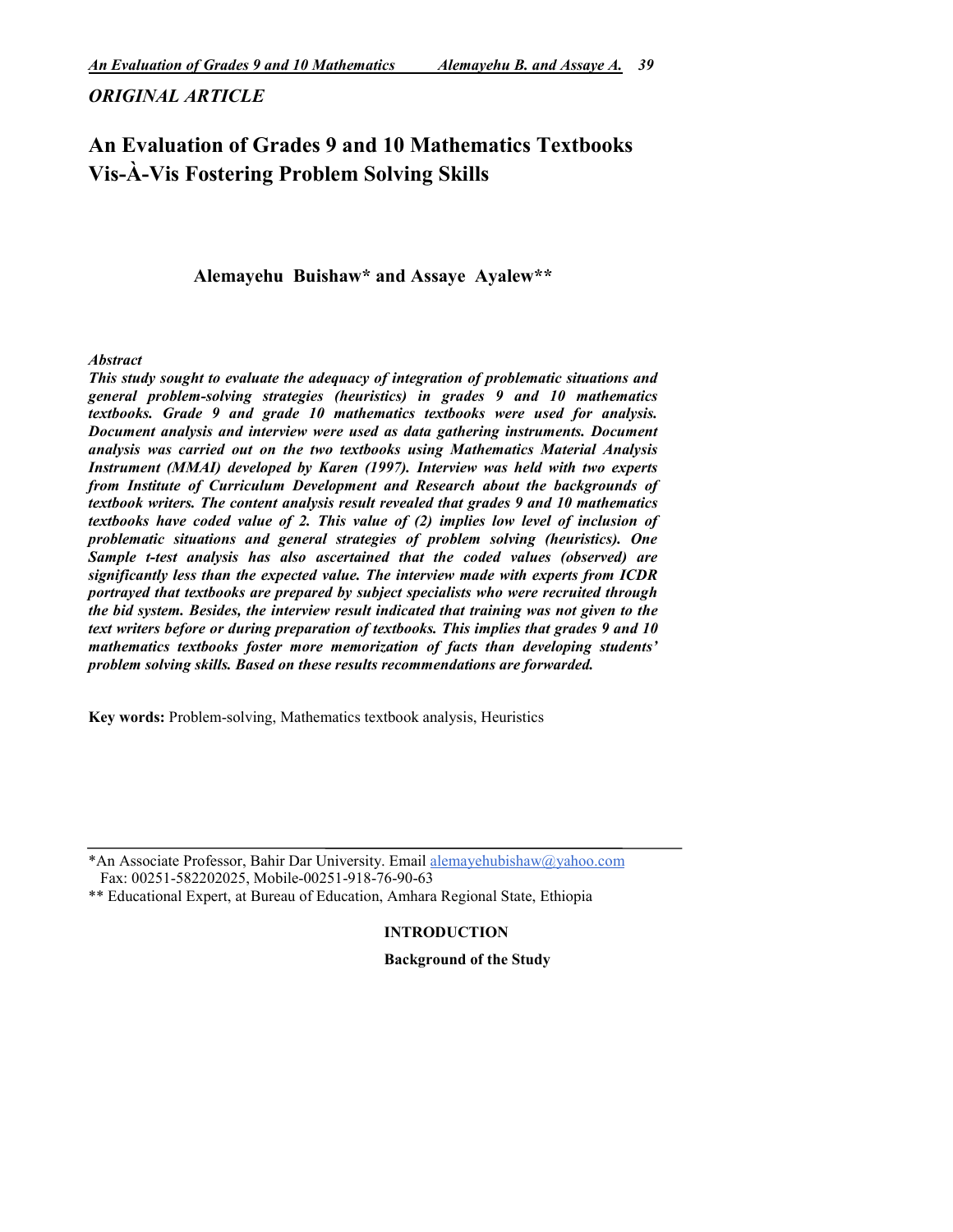In Ethiopia, the development of problemsolver citizen was given considerable emphasis with the declaration of the new MOE (1994). The policy proclaims "to develop the physical and mental potential and the problem-solving capacity of individuals…(5)".

The effective implementation of this objective requires clear understanding of the term problem-solving and the way it is realized through the curriculum content selection, organization and the selection and application of teaching-learning methodologies.

In Ethiopia, the curriculum for secondary schools (grades 9-12) is prepared nationally and is similar throughout the country.

Problem and problem-solving have been defined by different scholars. Dockers, cited in Metassebia (M.A. These Addis Ababa university 2002), stated that a problem arises when a living creature has goal but does not know how to reach this goal. Whenever one cannot go from a given situation to goal situation simply by action, there has to be recurrence of thinking, Such thinking has the task of devising some action, which may mediate between existing and desired situation. In other words, a problem occurs whenever a problem solver has a goal but lacks an obvious way of achieving that goal.

As Schofield (1998) asserted, for a given situation to be a problem it should be considered in relative sense, depending up on the individuals who confront the situation, i.e. a problem to one may be an exercise for the other. Therefore, the given situation is a problem to an individual if a situation is unfamiliar to the individual and if he/she does not have readily available means to reach a goal.

And hence, a problem can be explained as a situation that can be solved by previously learned rules, procedures and skills.

Similarly, Kurik and Rudnick (1987) explained problem-solving as an approach that an individual uses previously acquired knowledge, skill and understanding to satisfy the demands of unfamiliar situation.

To develop such skills of problem solving, the provision of well-organized curricula materials and its appropriate implementation is indispensable. In the Education and Training Policy of Ethiopian MOE (1994), it is stated that the curriculum should aim at developing problem solving capacity of society and individuals for the country's socio-economic development. To this end, the curricula materials should incorporate challenges, which lead students towards having better knowledge, values and skills required to develop a problem solver citizen (MOE, 1994).

Textbooks for such purpose should put students as actors who engage in identifying and applying what they knew and experience as rules, principles and procedures for solving problems and constructing knowledge through the process of application, analysis, synthesis and evaluation (Boster, cited in Dawit, 2006). In order to develop the problemsolving capacity of students, textbooks should also give students an opportunity to discover knowledge by themselves rather than pouring on ready-made factual information. McNeil (1996), stated that developing problem solving abilities requires in-depth study and sustained concentration on a limited number of topics or questions on a certain limited time.

Similarly, McNeil (1996:324) stressed that meta-cognitive and cognitive strategies are the main tools for developing problem solving skill. In view of this, Stones (1994) explained that a curriculum for problems solving has to allow students to learn the heuristics of diagramming, breaking a problem in to sub-elements and working backwards. To transfer problem-solving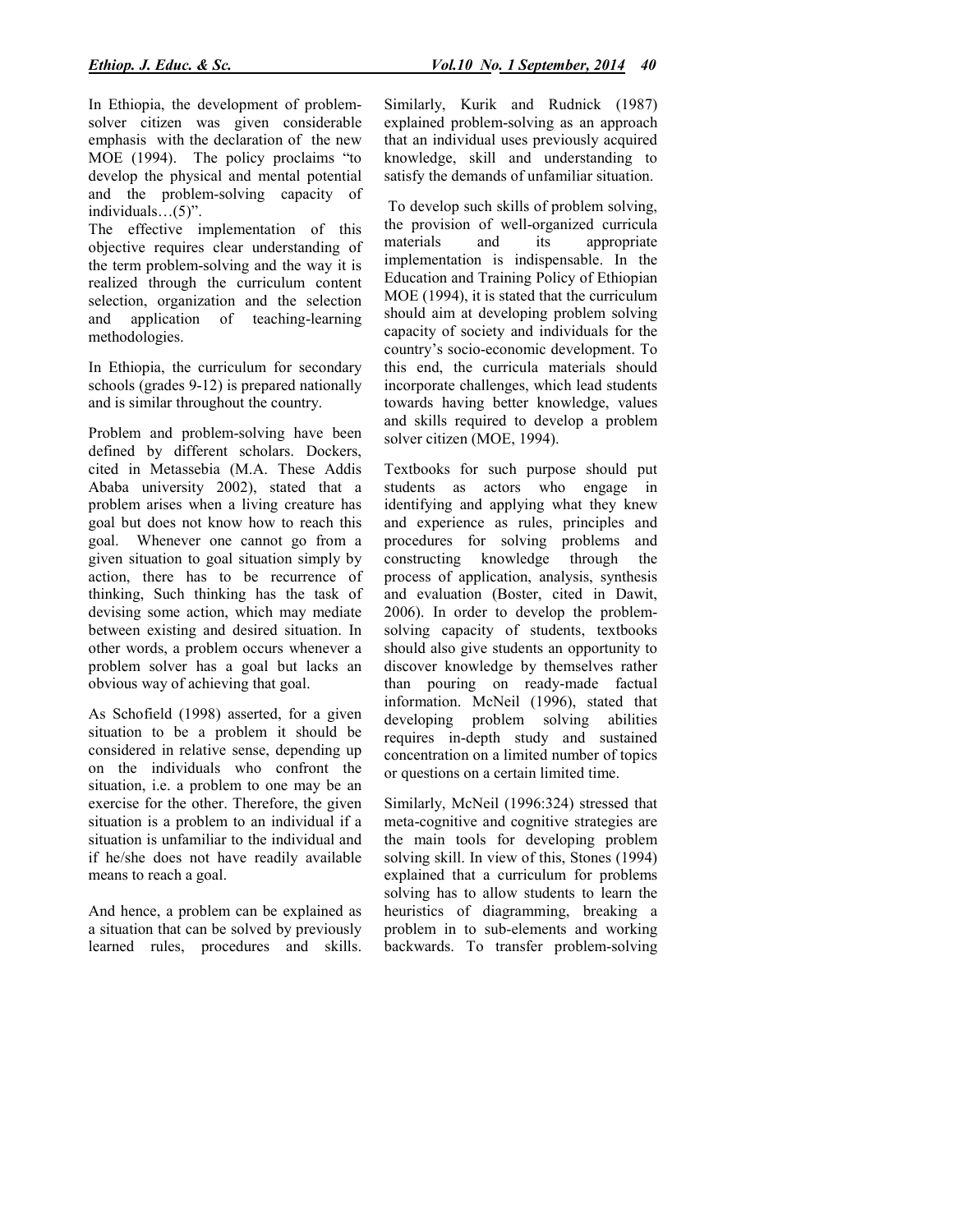skill practiced and acquired in the classroom situation in to real life situation, the design of curricula materials and the provision of instruction in line with fostering problem solving skills is indispensable (Ibid.).

Mathematics is among other subjects that need incorporation of problematic situations and methodology which play a role in fostering problem-solving skill. In view of this, the National Council of Teachers of Mathematics (NCTM 1988) explained that mathematics curriculum should include opportunity for students to solve problems, learn to communicate using mathematics ideas and symbols and acquire mathematics reasons so as to develop problem- solving skill.

#### Statement of the Problem

The New Education and Training Policy of Ethiopia give emphasis to individuals' and society's problem-solving capacity development. To realize this objective, the development of the curriculum has been considered as one strategy. In view of this, the New Education and Training Policy of Ethiopia in MOE (1994: 5) states "the preparation of the curriculum will be in line with the stated objectives of education, ensuring that the relevant standards and the expected profiles of students are achieved."

To build problem-solving citizen, curriculum materials (teacher's guides, syllabi and textbooks) have to be prepared in line with the standards to enhance problem- solving skills. Pimm and Love (1992) confirmed that problems are at the heart of mathematics and that solving problems and learning how to solve problems is an essential component of learning mathematics. In line with this, NCTM (1988) explained that problemsolving should be the central focus of the mathematics curriculum.

Contrary to the intent of the Education and Training Policy, students' ability to solve problems in science particularly in mathematics is gauged to be low (Haftu, 2008). Different scholars have pointed out different factors that constrain problemsolving skills of students. Of these, Metassebia (M.A. Thesis, Addis Ababa University, 2002) have evaluated the adequacy of mathematics textbook exercises in developing problem-solving skills. They reported that the majority of the exercises are factual type that develops memorization of rules.

There are three general themes that make problem-solving more comprehensive in mathematics. These are "problem-solving as context, problem–solving as skill and problem–solving as an art" (Higgeins, 1983 14). An educator who is engaged in problem–solving should give contextual (real–world) example to enhance problem– solving skills.

Problem–solving is considered as an art, when it aims at developing students' skills in independent thinking. Problem–solving is a skill, when it deals with general procedures (or rule of thumb) for solving problems such as drawing pictures, working backwards and making a list.

Mayer and Polya (1995) have developed four steps that help students solve problems successfully. These are problem translation or understanding, devising a plan, solution execution and looking back. Research conducted by Hwa, Tee, Young and Love Megking (n.d) indicates that successful problem–solving depends on the problem– solving skill, basic mathematics skill and students' characteristics.

Hembree cited in Metassebia (M.A. Thesis Addis Ababa University, 2002) indicated the correlation between students' performance and application of Polya's (1995) four-step heuristic procedures. He found that students' problem–solving skill is enhanced after application of Polya's (1995) heuristics of problem–solving. To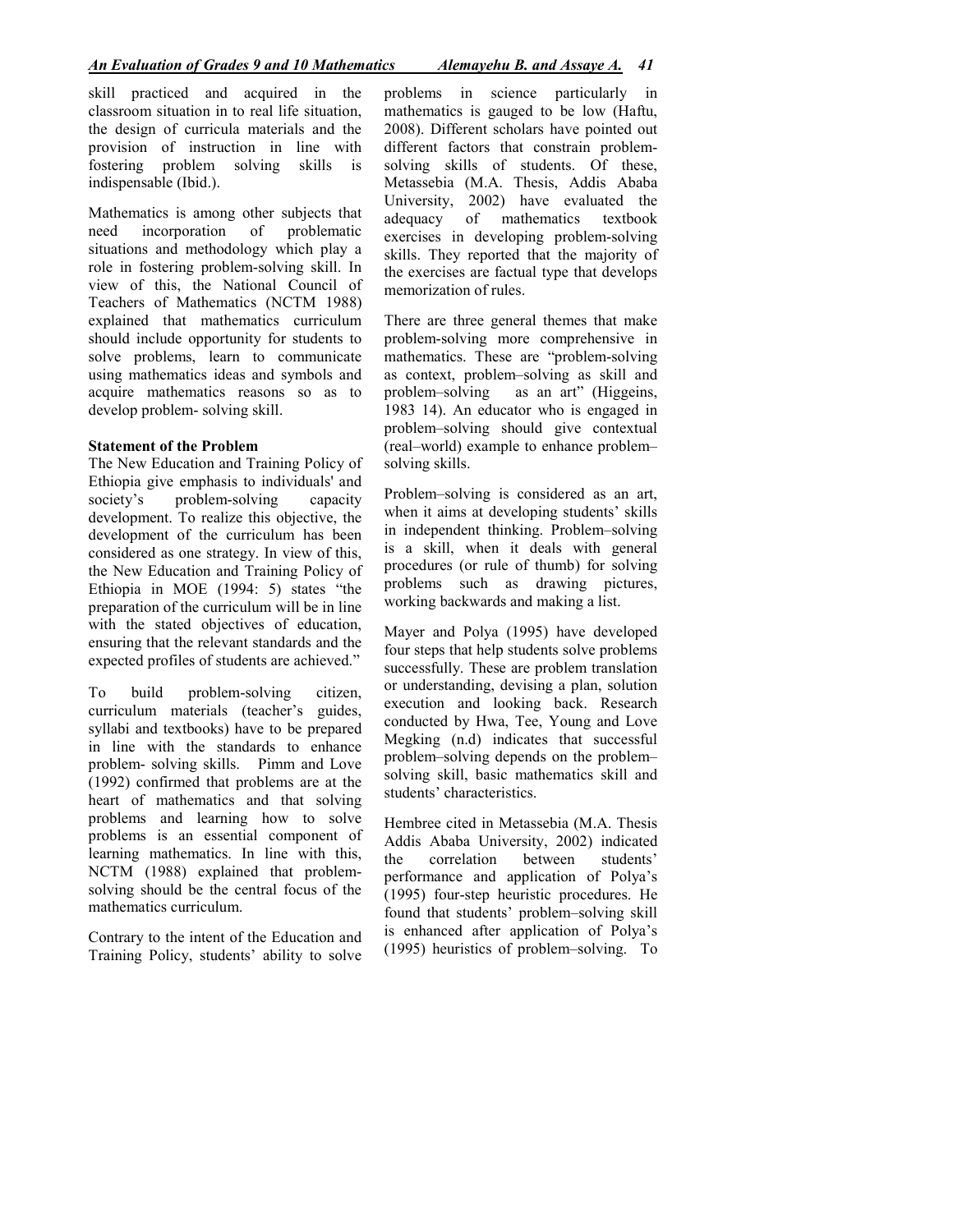this end, the curriculum materials should be organized taking problem–solving at the centre. Thus, the major objective of this study is to explore the extent to which grade 9 and 10 mathematics textbooks are organized to promote students' problem– solving skills. Based on the above theoretical and research evidence, the current study tried to answer the following research questions.

- 1. Do mathematics textbooks contain problems that require inquiry and discovery methods of problems solving rather than facts, rules and concepts that need simple memorization?
- 2. Do mathematics textbooks give an opportunity for students to use heuristic strategy of problem– solving?

# Purpose of the Study

Hussen and Postelthwaite, cited in Metassebia (M.A. Thesis, Addis Ababa University, 2002), believed that the curriculum of mathematics should be organized around the process of problem– solving abilities. A research carried out by Kurik and Rudrick (1987) and Schofield (1998) revealed that teaching by heuristics of problem solving approach is found to be helpful in promoting the development of problem–solving abilities and building positive attitudes and beliefs towards problem–solving. Thus, this study primarily aimed at examining the extent to which grade 9 and 10 mathematics textbooks have adequately integrated problem–solving contexts. Specifically, the following set of objectives were set of objectives were formulated:

1. Identifying whether the curriculum organization of grades 9 & 10 mathematics textbooks are in line with fostering problem–solving skills.

2. Assessing whether the textbooks are organized to encourage students to apply heuristics strategy.

#### Significance of the Study

As was explained earlier, the main goal of the Policy (Education and Training Policy) is to build the problem–solving capacity of individuals and the society. Therefore, problem–solving should be the centre of mathematics curriculum (NCTM, 1988).

As to NCTM (1988), learning to solve problems is a principal reason for studying mathematics. In spite of the centrality of problem–solving in mathematics, its role in school mathematics curriculum was not clearly established. Some mathematics educators view that it is the task of teachers to provide students with activities.

The results of the current research are significant for curriculum developers to know the status of grades 9 and 10 mathematics text and organize and revise them in tune with problem–solving processes. The results also help policy makers develop professional materials in light of fostering problem solving skills. They are also important for teachers to have awareness about the nature of the text and shape their classroom practice directed towards developing students' problem– solving capacity.

The curriculum owners (parents, teachers, students and school community), policy implementers, supervisors, teachers, school administrators, curriculum designers, regional curriculum developers, should be aware of the above facts.

# Delimitation of the Study

The development of problem–solving capacity of learners is the result of the multitude of factors in the curriculum. However, this study is delimited to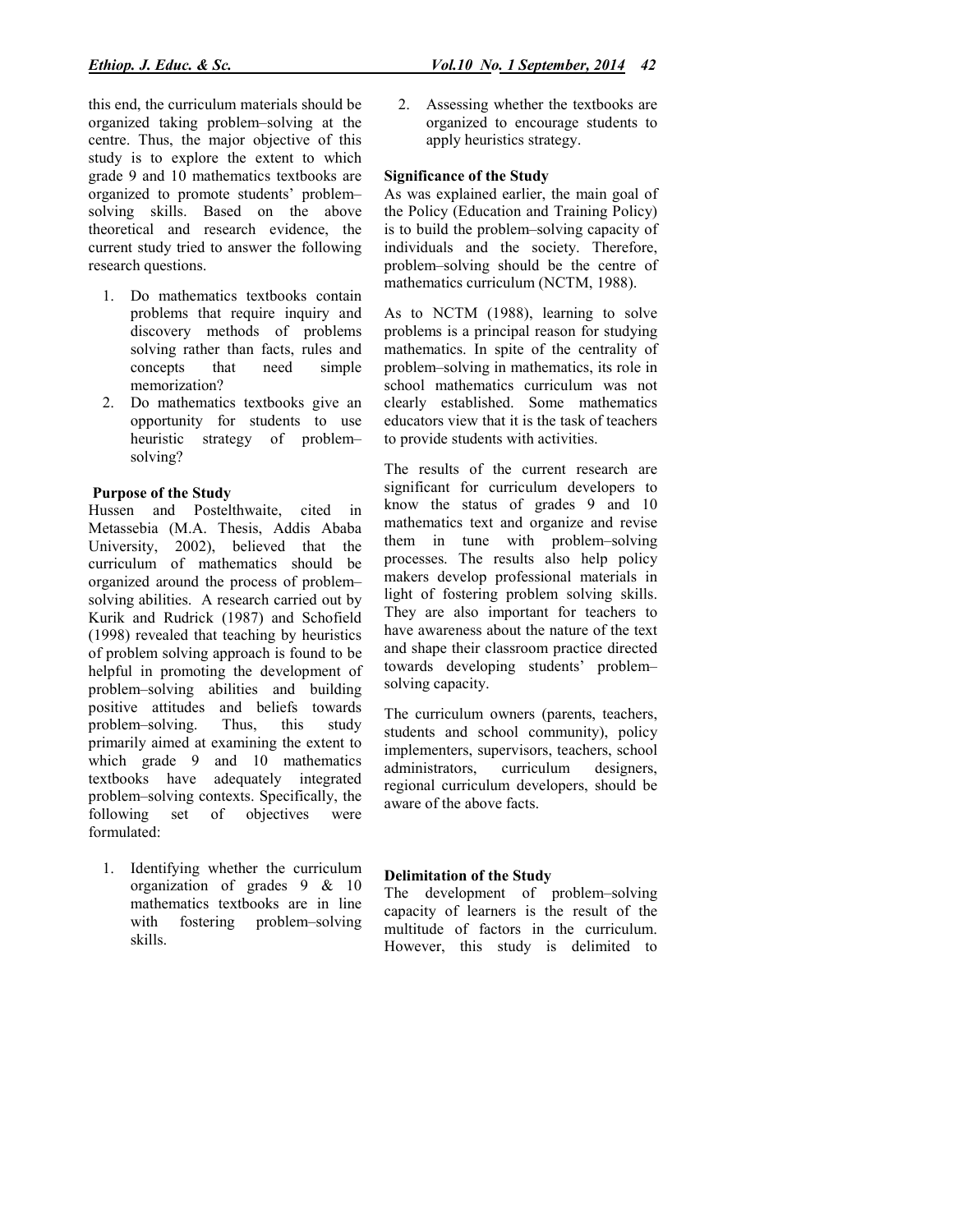examining the extent to which grades  $9 \&$ 10 mathematics textbooks promote problem–solving approach through the provision of context-related issues and adequate integration of contents that encourage students to apply heuristic method of problem–solving. Besides, the study focuses on only the textbooks rather than on teachers' guide and the syllabus.

#### Review of Related Literature.

#### Curriculum for Problem Solving Skill Development

Gagn, as cited in Cotton (1995: 67), defined problem–solving as "an application of old rules to new situations and the process of ordering thinking skills to come up with unique solution". He further stated that the process of acquiring thinking skills in the classroom is the foundation for the development of critical thinker and problem solver citizens and society.

The transferability of the problem–solving skill practiced and acquired in the classroom situation in to real life situation rests on the designing of curricula materials and the provision of instructions in line with problem–solving skill (Ellote, McNeil, Savage and Armstrong, cited in Dawit, 2006; and NCTM, 1988). In line with this view, NCTM stated that problem–solving should be the focus of the school mathematics. It is because mathematics is best learned through active involvement of solving real problems. The goal of school mathematics should be to solve problems which individuals encounter in their daily life.

According to the NCTM (2004: 143), the goal of mathematics should be to:

- build new mathematics knowledge through problem–solving, .
- apply and adopt a variety of appropriate strategies to solve problems, and
- Monitor and reflect on the process of mathematics problem–solving.

To achieve the above goals, problem based mathematics curriculum has to be designed because textbooks play important roles in what is taught in mathematics classroom (Cotton, 1995).

According to Rusell (1993), there are two needs for developing problem-based curriculum in mathematics. These are to find appropriate and engaging problems and the other is to develop a pedagogy whose emphasis is on the development of mathematics thinking and reasoning. It should be more than collection of activities; it must be coherent that promotes problem– solving skills.

An effective mathematics curriculum focuses on contents that will prepare students for continued study and solving problems in a variety of school, home and work settings. A well-articulated curriculum challenges students to learn increasingly more sophisticated mathematical ideas as they continue their studies (ibid). Mathematics lessons should be grounded in every day situation so that abstract concepts can be built on real experience. Organizing mathematics contents in real context helps students conceive words, pictures, data, graph and symbols by relating with real life situations.

NCTM (2004) stated that problem solving in mathematics curriculum is not a distinct topic but the organization of an entire program that provides a context for learning concepts, procedures through thinking and doing.

Furthermore, problem solving skill in mathematics is developed when a discipline is integrated with other fields, particularly with science and language. It is because integrating the subject with other fields helps learners to grasp the concept from diverse perspective. Teaching that integrated mathematics and science let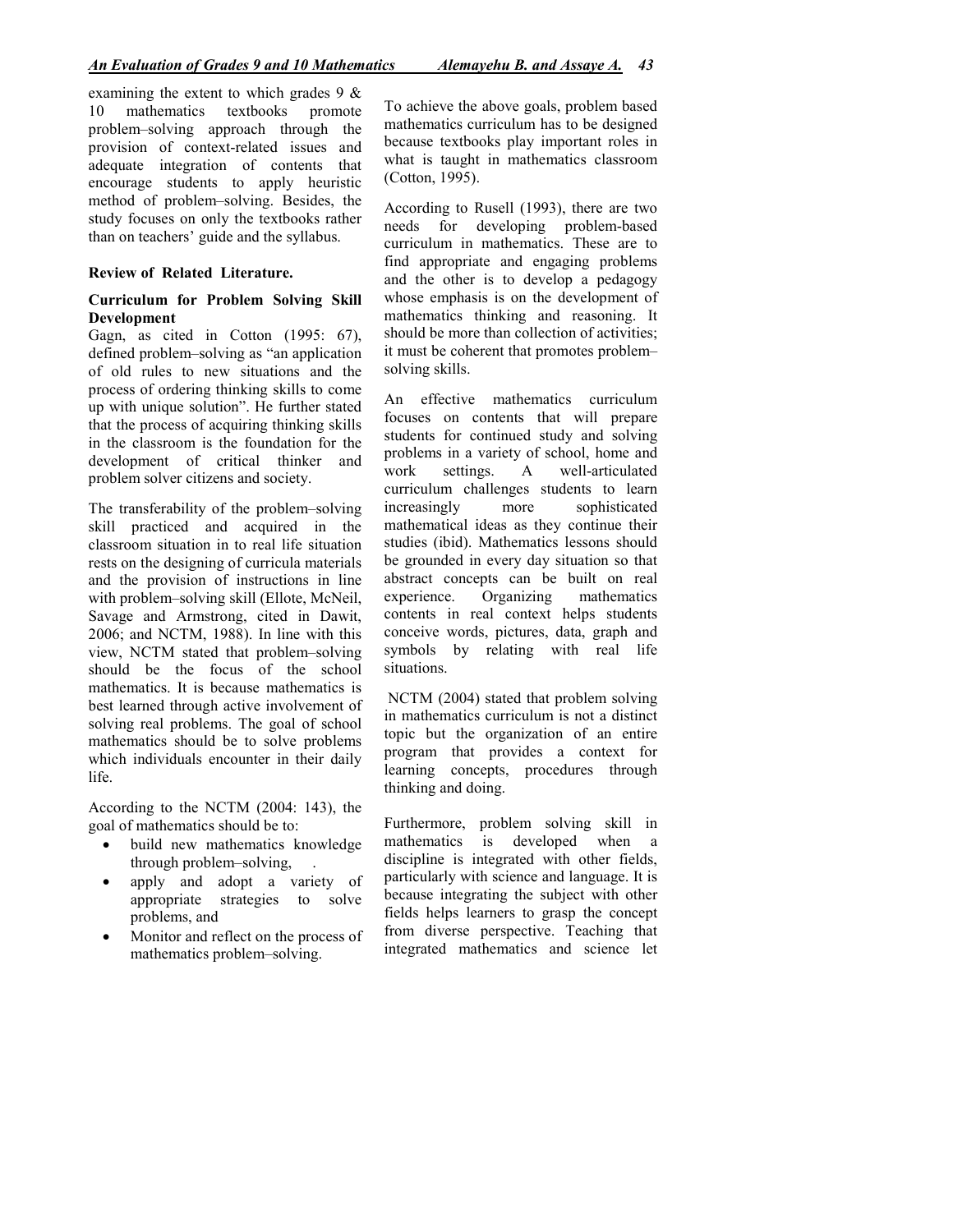students develop and to apply important mathematical skills and concepts in meaningful situations. Students' understanding of fundamental scientific concepts is also enhanced through using integrated approach. Integrating mathematics with other disciplines can also help students see different relationships between variables (draw Pictures or graphs to indicate experimental procedures and identifying key variables) and analyze and interpret data on graph.

In 1994, the U.S congress mandated a study of curriculum that resulted in improved students' achievement. The curriculum was evaluated on the criteria "exemplary" and" promising" programs (NCTM, 2004). The criteria for being on exemplary or" promising" was (a) gain of students problem solving achievement (b)the inclusion of students from diverse economic and cultural backgrounds, and whether mathematics curriculum is developed in the context of modelling real world problem. The study revealed that there is a parallel increase between students' problem solving skills and corresponding curricula organization being "exemplary" and" promising". A research result also pointed out that there is a significant difference in maths achievement between students of problem based curricula and conventional curricula after attending 10 months.

#### The Role of Domain Specific Knowledge in Fostering Problem–solving

To become good problem solver in mathematics, one must develop a base of mathematics knowledge as well as general rules or heuristics that guide him to solve problems.

Stones (1994) and Herbert, cited in Mcintosh (2000), explained briefly that knowing the subject matter means getting inside into it and understanding how things are related to each other and work together. They further attest the importance of the subject knowledge for teaching problem-solving by considering the fact that people do not solve problems in areas of knowledge they know nothing about.

It is clear that most students/ teachers encounter difficulties in problem solving caused by deficiencies in understanding the subjects matter. According to Eylon and Linon, cited in Mcintosh (2000), the deficiencies might be conceptual misunderstanding or incomplete information. This is because, teachers and textbook writers assume that the students can autonomously collect relevant pieces and bits of information and create a coherent representation of the relationships.

Thompson (1998) found that those students with good mathematics knowledge base were able to use the heuristics in geometry instruction. Schofield (1998) also found that the novice usually attend to surface features of problems, whereas the expertise categorize problems on the basis of fundamental principles involved in the subject area.

Similarly, Silver, cited in Thompson (1998) found that successful problem solvers were most likely to categorize mathematic problems on the basis of their underlying similarities in structure. Martinze (n.d) also found that general heuristics had utility only when accepted by domain specific (task specific heuristics).

In general, to develop the use of general heuristics and to develop the skill of problems solving, the textbook should be organized in such a way that it contains adequate domain specific knowledge and contents that reflect the real life problems and rules and procedures for solving problems. As a result, the current study has focused on examining the adequacy of inclusion of problematic situations and heuristics strategies in grades 9 and 10 mathematics textbooks.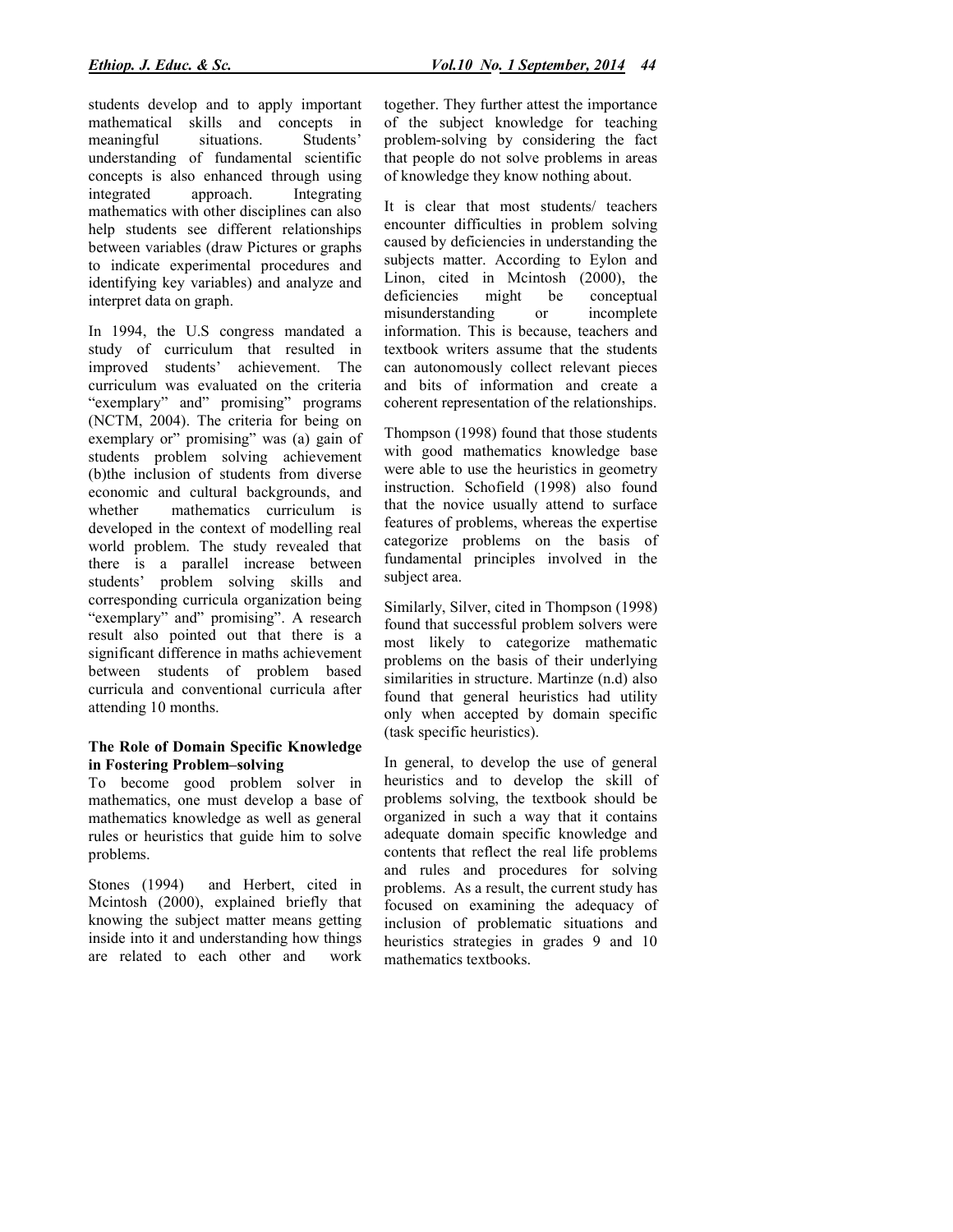#### Design of the Study

This study sought to examine the adequacy of problematic situations in grades 9 and 10 mathematics textbooks and the employment of heuristics approach of problem-solving skill. For this purpose, document analysis was carried out on specified subject textbooks.

#### Subjects of the Study and Sampling **Techniques**

The target population of the study was grades 9 and 10 mathematics textbooks. Textbook organization plays a role in fostering students' problem-solving skill. Thus, analyzing the contents of textbooks in relation to their objectives (employment of heuristic approach of problem-solving and provision of problematic situations to foster problem-solving skill) is needed. To this and, the researchers included all chapters of grade 9 mathematics and grade 10 mathematics textbooks.

#### Data Gathering Instruments

Document Analysis: An evaluative instrument entitled, Mathematics Material Analysis Instrument (MMAI) was adopted from Karen (1997), for this study to quantify the adequacy of problematic situation and the employment of heuristic problem-solving approach..

The Instrument (MMAI) has two categories. The first category has 5 descriptors whereas the second has 13 items or descriptors. Each descriptor in the instrument was structured into four likert scales (1=no representation, 2= low<br>representation  $3 =$  moderate representation  $3 =$ representations, 4= high representations).

The ordinal values 1, 2, 3, and 4 reflect the coders' perception of the extent of the provision of adequate problematic situations and employment of heuristic of problem-solving in grades 9 and 10 mathematics textbooks.

Four teachers were made to code the textbooks using the instrument designed for this purpose (MMAI). The teachers were selected for this purpose based on their long years of service. Four of them have taught mathematics for more than seven years in secondary schools.

Interview: Interview was also made with two curriculum experts in the Institute of Curriculum Development and Research (ICDR) about who prepares the textbooks and how the selection of people who prepared the textbooks takes place.

#### Data Gathering Procedure

Before the actual data was gathered, the four teachers selected for this purpose were given a half day training on the nature of problem-solving curriculum and problemsolving mathematics textbook. The training was substantiated by giving practical examples in how to detect problematic situations and employment of heuristics in the text.

In the process of testing the instrument and collecting data for the final study, the following procedures were followed. Nonparametric reliability test, Kruskil Walls Htest, was employed to test the reliability of the instrument entitled Mathematics Material Analysis Instrument (MMAI) for its reliability and found indices of reliability ( $H=4.08$ ,  $=0.05$ ,  $df=3$ ), imply that there is no difference among coders during pre-test.

#### Data Analysis Techniques

In order to detect the extent of provision of problematic situations and employment of heuristics of problem-solving in the textbooks, the means and standard deviations of coded values of each descriptors, categories of descriptors and the descriptor as a whole were computed.

The mean indicates the extent of provision of problematic situations and employment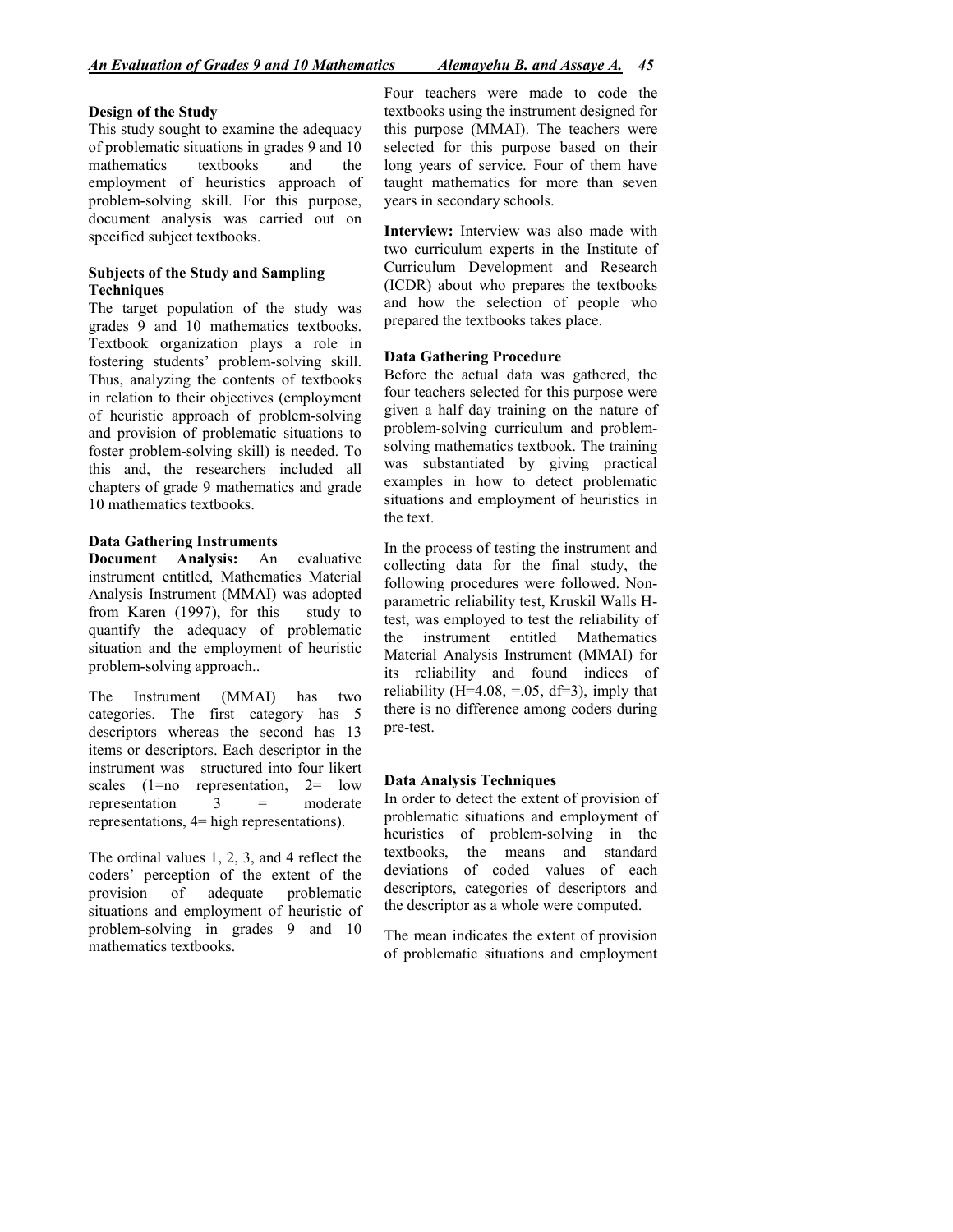of heuristics of problem-solving of targeted text materials. Standard deviation indicates the agreement or disagreement of coders on their perception on the materials regarding provision of problematic situations and employment of heuristics of problemsolving. Small standard deviation indicates that coders are in close agreement in their opinion of the material and large standard deviation suggests that coders are not in close agreement in their opinion on the material. T-test was calculated to determine whether the mean coded value is above or below the expected mean. If the expected mean exceeds the observed mean at significance level, it implies that the textbooks have not adequately included problematic situations and employed heuristics approach of problem solving.

#### Data Presentation and Interpretation.

This part deals with the results obtained through content analysis on grades  $9 \& 10$ mathematics textbooks. The results and interpretations are presented in two sections. The first section focuses on results and interpretations of the adequacy of problematic situations in the texts. The second section deals with the nature of content organization to foster heuristic strategies. To analyze the adequacy of problematic situations in the textbooks, The Mathematics Material Analyzing Instrument (MMAI) was adopted from Karen (1997).. The instrument was rated by four teachers and the researchers and the results are presented as follows.

#### Incorporation of Problematic Situations

As shown in Table 1, the adequacy of problematic situations in the text-books to foster problem- solving skills of students, as rated by teachers, is determined by adding the coded value of each descriptors and dividing it by the number of coders [four]. And t-value was computed to see whether or not the difference between the expected mean and the observed mean is significant.

Table- 1: The adequacy of problematic situations of grade 9 mathematics textbook.



*\*P<0.05*

As indicated in Table-1, teachers rated value of the instrument regarding the adequacy of problematic situations of grade 9 mathematics text shows that an average value  $(x = 2.2)$  and standard deviations (SD= 0.07) for all chapters of the textbook, implying that the coders are in agreement with the average value and the values are near to the ordinal code value(2).

Moreover, Table-1 shows that the calculated t–value ( $t= 8.54$ , df =3 P<0.05) is greater than the critical value (3.18) implying that there is a significant difference between the group observed mean and the expected mean; i.e. the expected mean is greater than the observed mean significantly.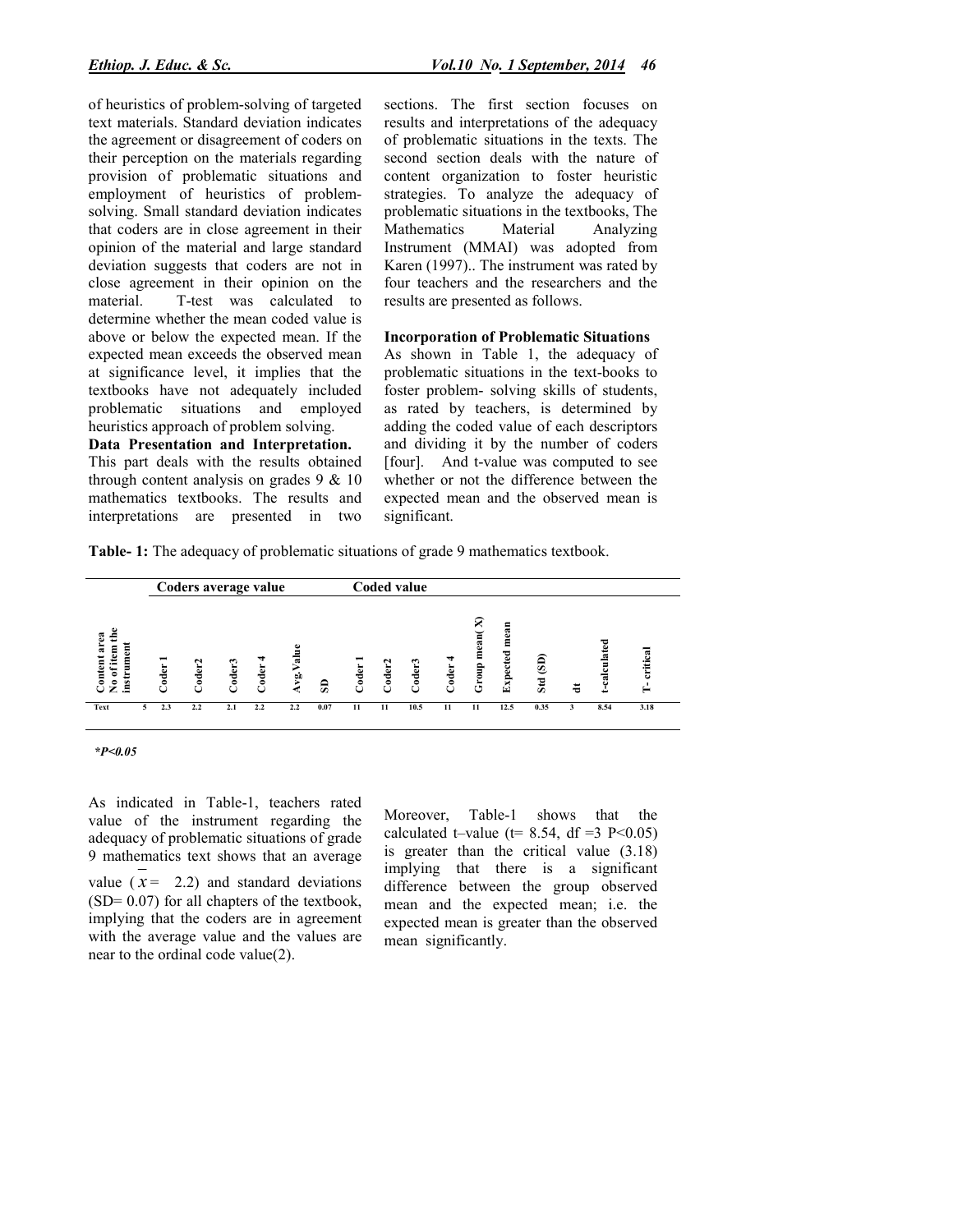#### *An Evaluation of Grades 9 and 10 Mathematics Alemayehu B. and Assaye A. 47*

Generally, the result indicates that the grade 9 mathematics textbook does not contain adequate problems that promote problem-solving skill of students.

Coded values, group mean and expected mean Coded value and Content area<br>No of item the instrument<br>No of item the instrument Average Value x Average Value x mean X1 Group mean X1 t-calculated t-calculated I-critical T- critical **Expected** Coder 1<br>Coder2<br>Coder 4<br>Coder 4 Std(SD) Coder: Group **Coder** Coder Coder  $\mathbb S$ df Text 5 10.7 11 10.7 11 10.9 12.5 3 0.15 21.3 3.18 2.13 2.2 2.1 2.2 2.17 0.035

Table-2: The adequacy of problematic situation of grade 10 textbook.

*\*P<0.05*

The data in Table 2 shows results about the adequacy of problematic situations in grade 10 mathematics textbook. The results indicate that the average group coded values is  $(x=, 2.10)$  and the standard deviations is  $(SD = 0.035)$  of the text. The expected mean for this data is 2.5. The critical observation shows that the expected mean is greater than the observed mean for all chapters. This implies that there is a negligible difference among the coder and the coded value which are near to the ordinal coded value (2).

Calculated t–value (  $t= 2.13$ , df = 3 P< 0.05) for the text as a whole indicates that the group coded mean is significantly different from the expected mean. The expected mean is greater than the calculated mean with significant level of difference.

In summary, grades 9and 10 mathematics textbooks do not contain adequate number of problematic situations that students can practice to develop problem-solving skills.

### Employment of General Strategies (Heuristics) of Problem Solving

As problem-solving is the process of applying learned strategies and knowledge to new and unfamiliar situations, students should have a provision of text materials that lead them to use strategies (heuristics) of problem-solving. For effective coding, teachers have been given an orientation about how to rate the descriptor "to what extent, do textbooks favoured for students to apply the general strategies (heuristics) of problems solving".

The following table shows coded values, average coded value, group average coded mean and expected mean rating of the data gathered by the instrument (MMAI), regarding the employment of heuristics of problems solving.

Table-3: The Efficacy of Grade 9 Mathematics Textbook in Fostering the Employment of Heuristics of Problems-Solving

U  $\circ$   $\leq$   $\circ$  Coders average value Group Coded values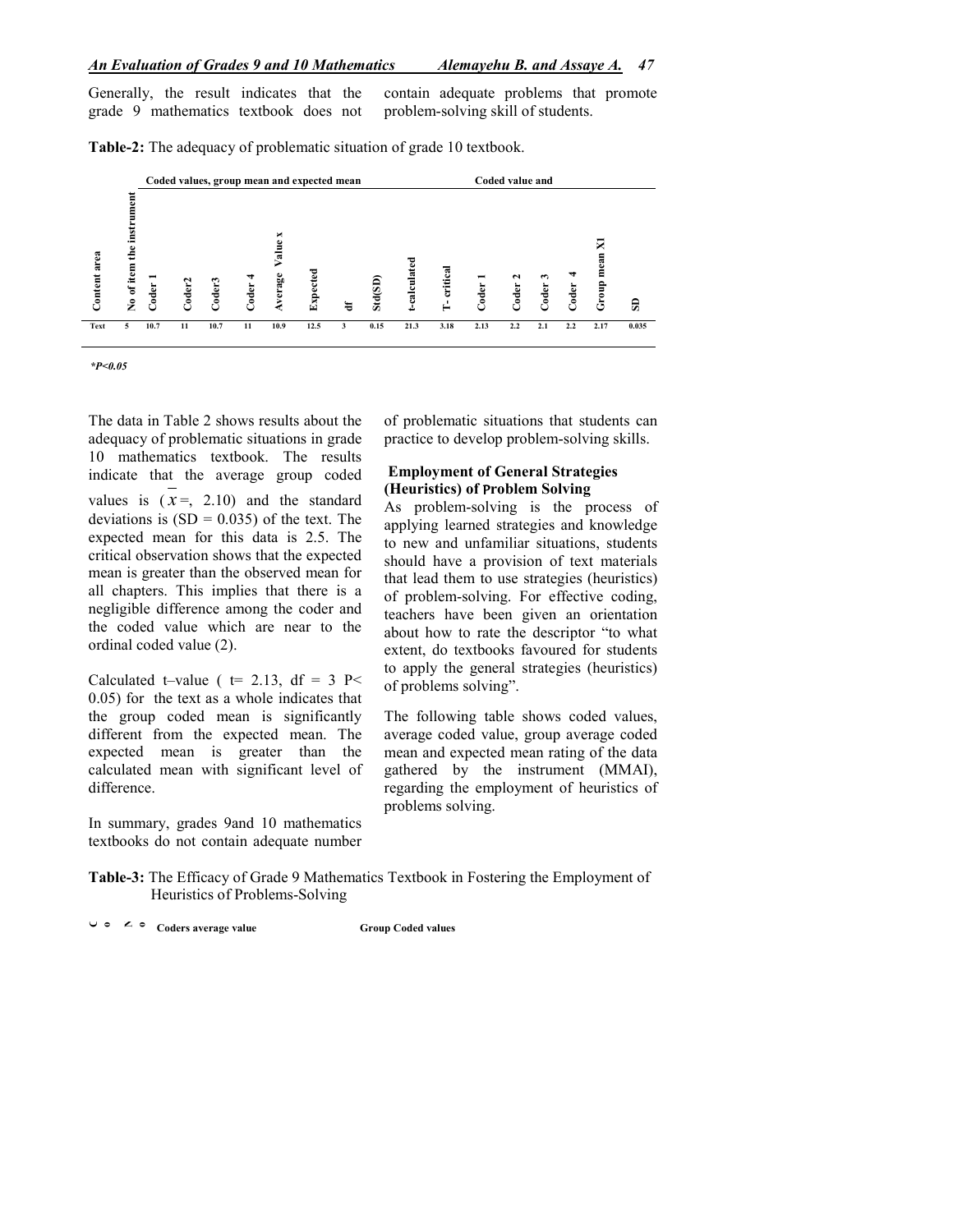

*\*P<0.05*

As indicated in Table 3, group average coded values  $(x = 2.00, 1.95, 2.01.99)$  and 2.0) and group standard deviation  $(SD =$ 0.18, 0.1, 0.09, 0.12) for chapters, 2, 3, 6, 9 and the textbook implies that coders agreed with average coded value. And, their group average coded value is near to the ordinal code value (2).

Moreover, calculated t values ( $t= 16.88$  df  $=3$  P< 0.05) are greater than the t critical (3.18). This implies that there is a significant difference between the difference between the calculated mean  $(x = 26)$  and the expected mean (32.5) for grade 9 mathematics textbook.

Table-4: The Efficacy of Grade 10 Mathematics Textbook in Fostering the Employment of Heuristics of Problems Solving



#### *\*P<0.05*

The data analysis and results presented in consecutive tables (form table 1 to table 4) portray the average group coded values which are near to the ordinal coded value (2) with corresponding small standard deviation regarding adequacy of problematic situations and employment of heuristics of problem-solving. Moreover, the group means of coded values, expected coded values and t -values also indicate that there is significant deference between the group coded and the expected values in

favour of the expected values. The standard deviations indicated in each row of content area portrayed the coders' agreement on the average group coded values.

In summary, grades 9 and 10 mathematics textbooks match with the ordinal coded value of 2, which implies that grades 9 and 10 mathematics textbooks contain low level of problematic situations and employment of heuristics of problems solving.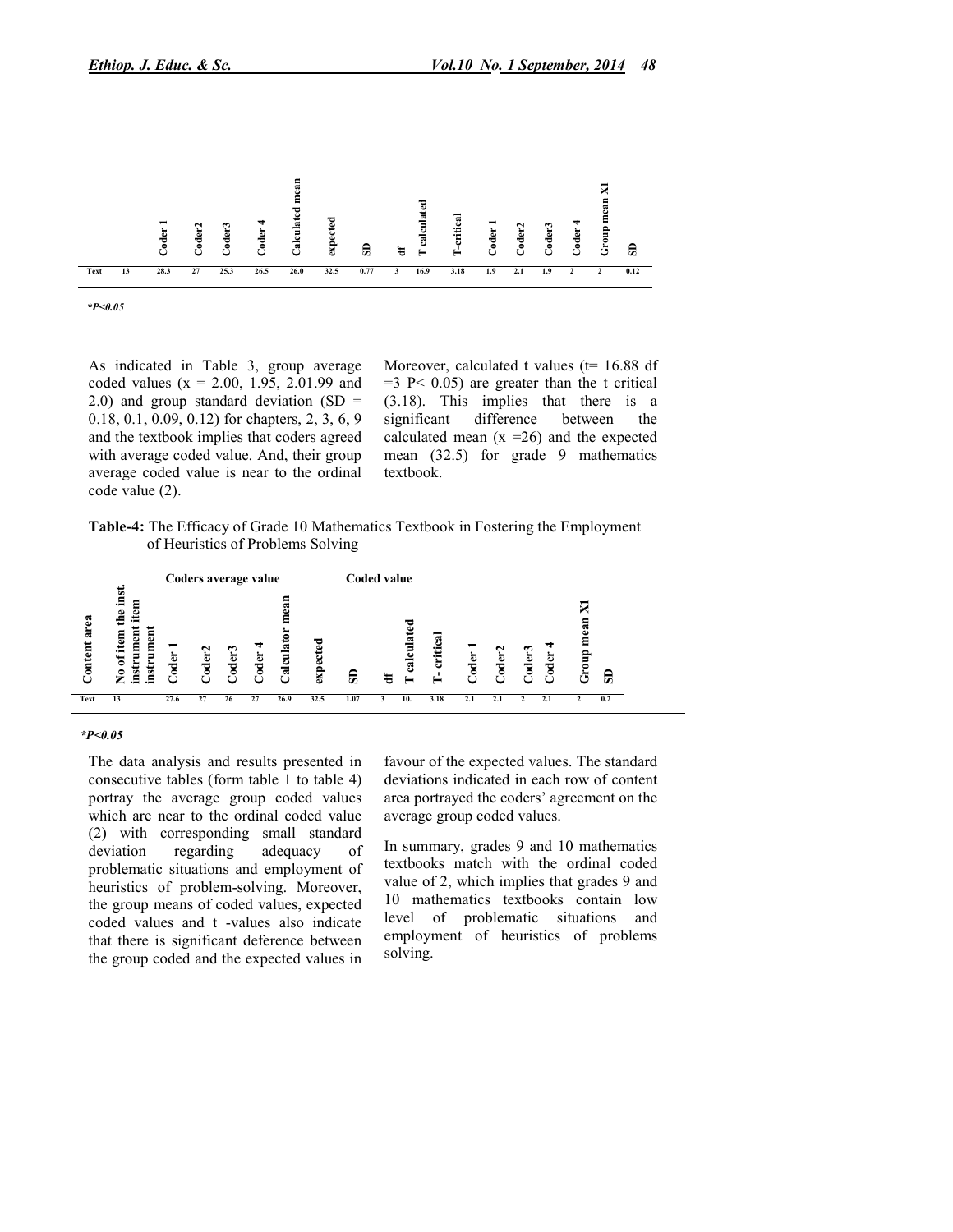Moreover t- values revealed that textbooks do not contain problems and heuristics of problems solving adequately. As to Polya (1995), Mathematics curriculum materials with the ordinal coded value-2 are found to have inadequate incorporation of problematic situations and do not employ heuristic of problem-solving. This implies that grades  $9 \& 10$  Mathematics textbooks emphasise rote learning and memorization, which are less supportive to the development of problem-solving skills of students. The result of the current study is consistent with the study made by Metassebia (M.A. Thesis, Addis Ababa University, 2002) and Dawit (2006). However, the result portrays that the objective of the New Education and Training Policy of the country is not adequately being implemented through the text materials. This is because the textbook (curriculum content) which was considered as one of the strategies to realize the objectives of the policy has not been properly developed.

McNeil (1996) states that the aim of education can be realized when there is consistency among the four curriculum development components (content selection and organization, the selection and implementation of appropriate methods of teaching and evaluation procedures). Of these, the selection and organization of contents is fundamental in that it shapes the selection and implementation of teaching methods and the roles of teachers and students in the classroom.

In line with this view, Thompson (1998), asserted that if materials are organized in traditional non- integrated linear fashion, they do not foster problem-solving skills of students. Since traditional mathematics materials give place for teacher–centred approach of teaching, they give less emphasis to students' learning through inquiry and discovery. Consequently, they do not provide an opportunity for students

to develop problem-solving skills (Lester, 1994).

The interview made with the two curriculum expertise and the experience of one of the researchers indicated that textbooks are prepared by subject specialists. The subject specialists are recruited through announcement of bid. It is obvious that in the bid process people who have computed with less amount of cost of preparation would be selected. The informants have also expressed that the criteria do not mostly include the text writers' knowledge of pedagogical and psychological principles of curriculum development. Besides, one of the informants said " I have never seen any training given to the selected text writers about the objectives and strategies of the New Education and Training Policy." This might have affected the Institute of Curriculum Development and Research (ICDR) so as not to get professionals who are well-trained both in the subject area and curriculum development.

However, this research has not addressed the level of experience of teachers who have participated in textbook writing, whether they have taken education courses at their university training, or any other short-term training. Thus, future researchers can conduct research by taking into account these and other variables.

Based on the results obtained in this study, the following recommendations are forwarded.

- The Institute of Curriculum Development and Research, Ministry of Education, has to duly consider the revision of the textbooks in tune with the objectives of the ETP (1994).
- The selection criteria for those who prepare the textbooks should at least include mastery of the subject area knowledge, the conceptions of curriculum development and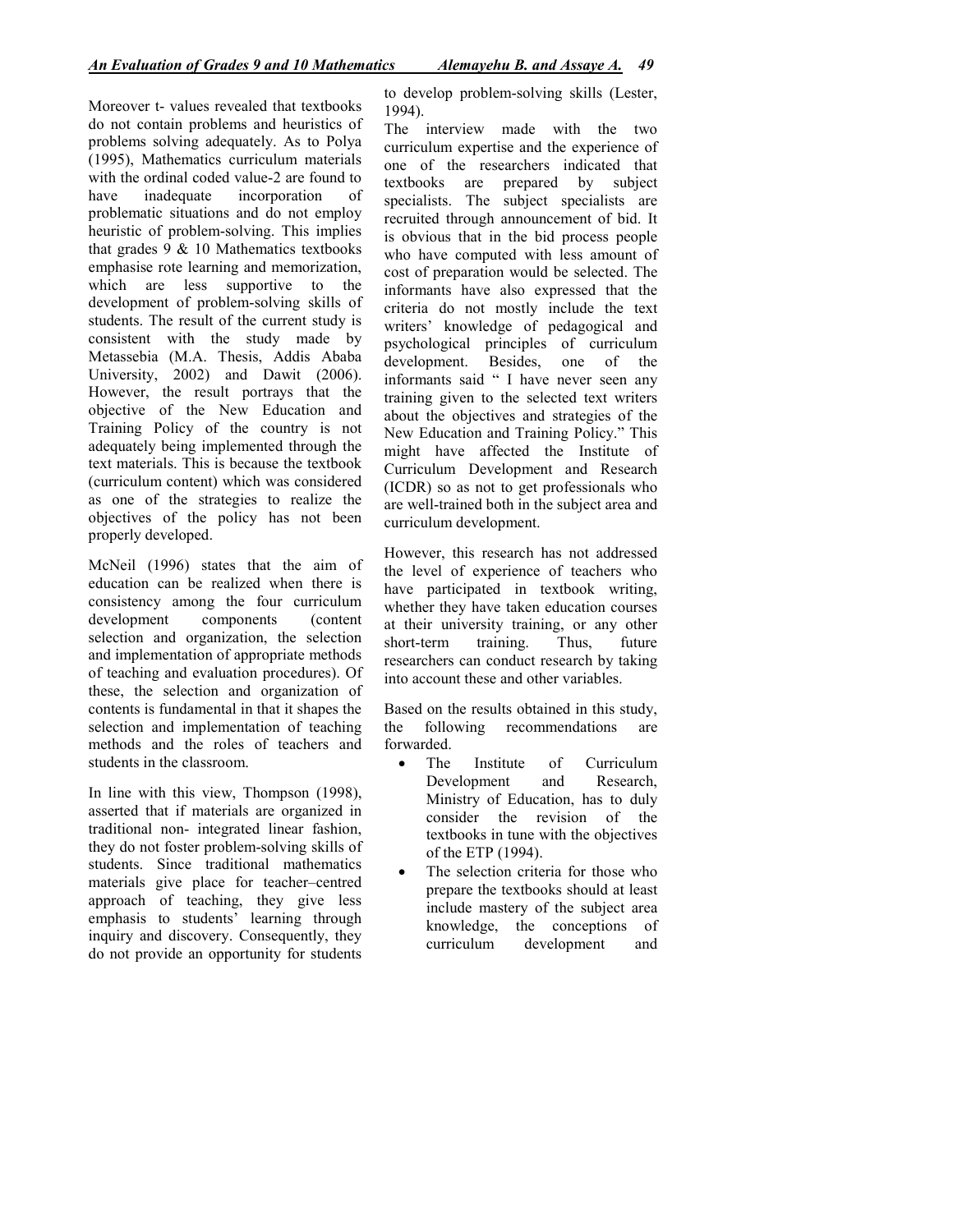adequate understanding of the objectives of the MOE (1994).

 Training should be given for textbook writers on how problem solving textbook can be prepared

#### **REFERENCES**

- Cotton K. (1995). Mathematics for elementary teachers: contemporary approach. New York. Macmillan publishing company
- Dawit Mekonnen (2006). The evaluation of policy aims in to curriculum material in Ethiopia; the case from middle school text books. *BahirdarJournal of Education*, (2) Bahir Dar University.
- Higgeins, K.M. (1983). An investigation of the effects an students' Attitudes, Beliefs, and Abilities in problem solving in mathematics after one year of a systematic approach in the learning of problem solving.
- Hwa. K, et.al (n.d). Evaluating the level of problem solving abilities in mathematics University of Technology Malaysia, azan@tp.vim.my. Retrieved on April 12, 2009
- Karen, I.C (1997). A content analysis study of portable assisted study sequence: mathematics curricular materials for migrant students using national council of teachers of mathematics standards. A paper presented at the annual meeting of the American Educational, Research Association Chicago, IL
- Kurik, S. and Rudrick, J.A. (1987). Problem solving a hand book for teachers  $(2<sup>nd</sup> ed)$ . Boston. Allyn and Bacon, Inc.
- Lester, F. and Charles's. (1984). How to evaluate progress in problem solving*.* Reston. VA. National council of Teacher of Mathematics
- Martinze, E (n.d). What is problem solving: http://www.mathematics.prob. Retrieved on June, 9, 2008.
- Mayer, R.E (1994). Problem solving and thinking, Development of learning skills in the International Encyclopaedia of Education.  $2<sup>nd</sup>$  ed.
- Mcintosh, R. (2000). Teaching mathematical problem solving: Implementing the vision. Journal of mathematics and science education centre (vol-1).
- McNeil, D. (1996). Curriculum: A Comprehensive Introduction  $(5<sup>th</sup> ed.)$ . University of California, Los Amgeles; haper ollins College Pub.
- MOE (1994). The New Education and Training Policy of Ethiopia. Addis Ababa.
- National Council of Teachers of Mathematics (NCTM) (1988) Curriculum and evaluation Standards for school mathematics. Reston, VA the author.
- National Council of Teachers of Mathematics (NCTM) (2004). Standards for school mathematics: problem solving Reston, VA: Author.
- Pimm, G. and Love, M (1992). Teachers' beliefs and conceptions: Hand Book for research on mathematics teaching and learning.
- Polya, G. (1995). How to solve it: *A new as part of mathematics method.* Stanford University. Principle Hall of India privet Hd. New Delhi.
- Rusell, S.U. (1993). Female friendlily science. Including women in curricula content and pedagogy in science.